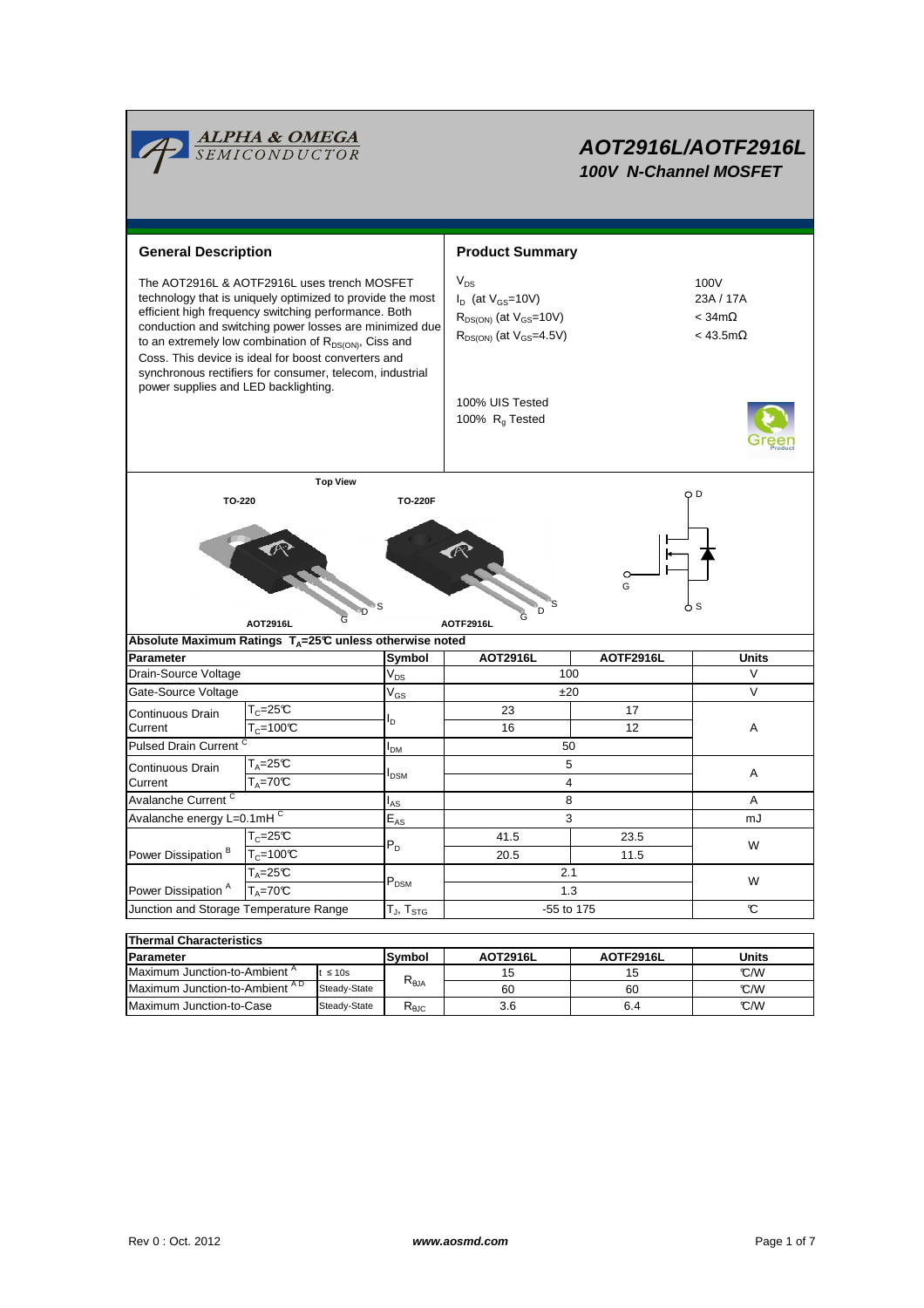

#### **Electrical Characteristics (TJ=25°C unless otherwise noted)**

| Symbol                                  | <b>Conditions</b><br>Parameter                                |                                                                              |             | Min | <b>Typ</b>     | <b>Max</b> | <b>Units</b> |  |  |  |  |
|-----------------------------------------|---------------------------------------------------------------|------------------------------------------------------------------------------|-------------|-----|----------------|------------|--------------|--|--|--|--|
| <b>STATIC PARAMETERS</b>                |                                                               |                                                                              |             |     |                |            |              |  |  |  |  |
| <b>BV<sub>DSS</sub></b>                 | Drain-Source Breakdown Voltage                                | $I_D = 250 \mu A$ , $V_{GS} = 0V$                                            |             | 100 |                |            | $\vee$       |  |  |  |  |
|                                         |                                                               | $V_{DS}$ =100V, $V_{GS}$ =0V                                                 |             |     |                | 1          |              |  |  |  |  |
| $I_{\text{DSS}}$                        | Zero Gate Voltage Drain Current                               |                                                                              | $T_J = 55C$ |     |                | 5          | μA           |  |  |  |  |
| $I_{\rm GSS}$                           | Gate-Body leakage current                                     | $V_{DS} = 0V$ , $V_{GS} = \pm 20V$                                           |             |     |                | ±100       | nA           |  |  |  |  |
| $\mathsf{V}_{\mathsf{GS}(\mathsf{th})}$ | Gate Threshold Voltage                                        | $V_{DS} = V_{GS}$ , $I_D = 250 \mu A$                                        |             |     | $\overline{2}$ | 2.7        | $\vee$       |  |  |  |  |
| $I_{D(ON)}$                             | On state drain current                                        | $V_{GS}$ =10V, $V_{DS}$ =5V                                                  |             | 50  |                |            | A            |  |  |  |  |
| $R_{DS(ON)}$                            |                                                               | $V_{GS}$ =10V, I <sub>D</sub> =10A                                           |             |     | 28             | 34         | $m\Omega$    |  |  |  |  |
|                                         | Static Drain-Source On-Resistance                             |                                                                              | $Tj=125C$   |     | 51             | 62         |              |  |  |  |  |
|                                         |                                                               | $V_{GS}$ =4.5V, $I_D$ =3A                                                    |             |     | 35             | 43.5       | $m\Omega$    |  |  |  |  |
| $g_{FS}$                                | $V_{DS}$ =5V, $I_{D}$ =10A<br><b>Forward Transconductance</b> |                                                                              |             |     | 28             |            | S            |  |  |  |  |
| $V_{SD}$                                | $IS=1A, VGS=0V$<br>Diode Forward Voltage                      |                                                                              |             |     | 0.75           | 1          | $\vee$       |  |  |  |  |
| l <sub>s</sub>                          | Maximum Body-Diode Continuous Current                         |                                                                              |             |     |                | 23         | A            |  |  |  |  |
|                                         | <b>DYNAMIC PARAMETERS</b>                                     |                                                                              |             |     |                |            |              |  |  |  |  |
| $C_{\text{iss}}$                        | Input Capacitance                                             | $V_{GS}$ =0V, $V_{DS}$ =50V, f=1MHz                                          |             |     | 870            |            | pF           |  |  |  |  |
| $C_{\rm oss}$                           | <b>Output Capacitance</b>                                     |                                                                              |             |     | 68             |            | рF           |  |  |  |  |
| $C_{\rm rss}$                           | Reverse Transfer Capacitance                                  |                                                                              |             |     | 3.5            |            | pF           |  |  |  |  |
| $R_{q}$                                 | Gate resistance                                               | $V_{GS}$ =0V, $V_{DS}$ =0V, f=1MHz                                           |             |     | $\overline{7}$ |            | Ω            |  |  |  |  |
|                                         | <b>SWITCHING PARAMETERS</b>                                   |                                                                              |             |     |                |            |              |  |  |  |  |
| $Q_q(10V)$                              | <b>Total Gate Charge</b>                                      |                                                                              |             |     | 12.5           | 20         | nC           |  |  |  |  |
| $Q_q(4.5V)$                             | <b>Total Gate Charge</b>                                      | $V_{GS}$ =10V, $V_{DS}$ =50V, $I_{D}$ =10A                                   |             |     | 5.5            | 10         | nC           |  |  |  |  |
| $\mathsf{Q}_{\text{gs}}$                | Gate Source Charge                                            |                                                                              |             |     | 2.5            |            | nC           |  |  |  |  |
| $Q_{gd}$                                | Gate Drain Charge                                             |                                                                              |             |     | 2              |            | nC           |  |  |  |  |
| $t_{D(0n)}$                             | Turn-On DelayTime                                             | $V_{GS}$ =10V, $V_{DS}$ =50V, R <sub>i</sub> =5Ω,<br>$\rm R_{GEN} = 3\Omega$ |             |     | 7.5            |            | ns           |  |  |  |  |
| $t_r$                                   | Turn-On Rise Time                                             |                                                                              |             |     | 3.5            |            | ns           |  |  |  |  |
| $t_{D(\text{off})}$                     | Turn-Off DelayTime                                            |                                                                              |             |     | 23             |            | ns           |  |  |  |  |
| $t_f$                                   | <b>Turn-Off Fall Time</b>                                     |                                                                              |             |     | 5.5            |            | ns           |  |  |  |  |
| $\mathfrak{t}_{\text{rr}}$              | Body Diode Reverse Recovery Time                              | l <sub>F</sub> =10A, dl/dt=500A/μs                                           |             |     | 20             |            | ns           |  |  |  |  |
| $Q_{rr}$                                | Body Diode Reverse Recovery Charge                            | $I_F = 10A$ , dl/dt=500A/ $\mu$ s                                            |             |     | 88             |            | nC           |  |  |  |  |

A. The value of R<sub>BJA</sub> is measured with the device mounted on 1in<sup>2</sup> FR-4 board with 2oz. Copper, in a still air environment with T<sub>A</sub> =25°C. The Power dissipation  $P_{DSM}$  is based on R  $_{\theta_0A}$  and the maximum allowed junction temperature of 150° C. The value in any given application depends on the user's specific board design, and the maximum temperature of 175°C may be used if the PCB allows it.

B. The power dissipation P<sub>D</sub> is based on T<sub>J(MAX)</sub>=175°C, using junction-to-case thermal resistance, and is more useful in setting the upper<br>dissipation limit for cases where additional heatsinking is used.

C. Repetitive rating, pulse width limited by junction temperature T<sub>J(MAX)</sub>=175°C. Ratings are based on low frequency and duty cycles to keep initial  $T_1 = 25^\circ$  C.

D. The  $R_{AIA}$  is the sum of the thermal impedance from junction to case  $R_{AIC}$  and case to ambient.

E. The static characteristics in Figures 1 to 6 are obtained using <300µs pulses, duty cycle 0.5% max.

F. These curves are based on the junction-to-case thermal impedance which is measured with the device mounted to a large heatsink, assuming a maximum junction temperature of  $T_{J(MAX)}=175^{\circ}$  C. The SOA curve provides a single pulse rating.

G. The maximum current limited by package.

H. These tests are performed with the device mounted on 1 in<sup>2</sup> FR-4 board with 2oz. Copper, in a still air environment with T<sub>A</sub>=25°C.

THIS PRODUCT HAS BEEN DESIGNED AND QUALIFIED FOR THE CONSUMER MARKET. APPLICATIONS OR USES AS CRITICAL COMPONENTS IN LIFE SUPPORT DEVICES OR SYSTEMS ARE NOT AUTHORIZED. AOS DOES NOT ASSUME ANY LIABILITY ARISING OUT OF SUCH APPLICATIONS OR USES OF ITS PRODUCTS. AOS RESERVES THE RIGHT TO IMPROVE PRODUCT DESIGN, FUNCTIONS AND RELIABILITY WITHOUT NOTICE.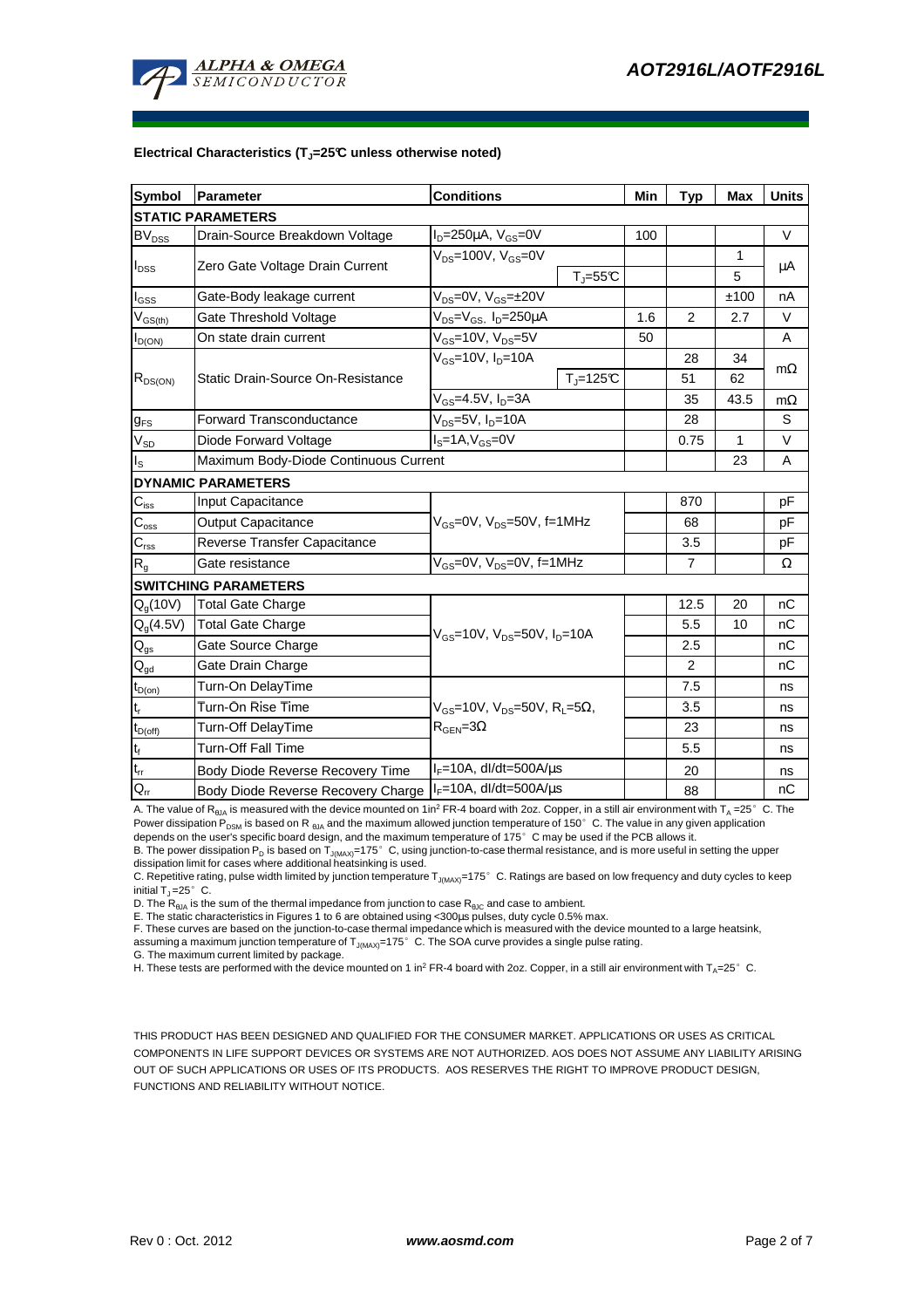

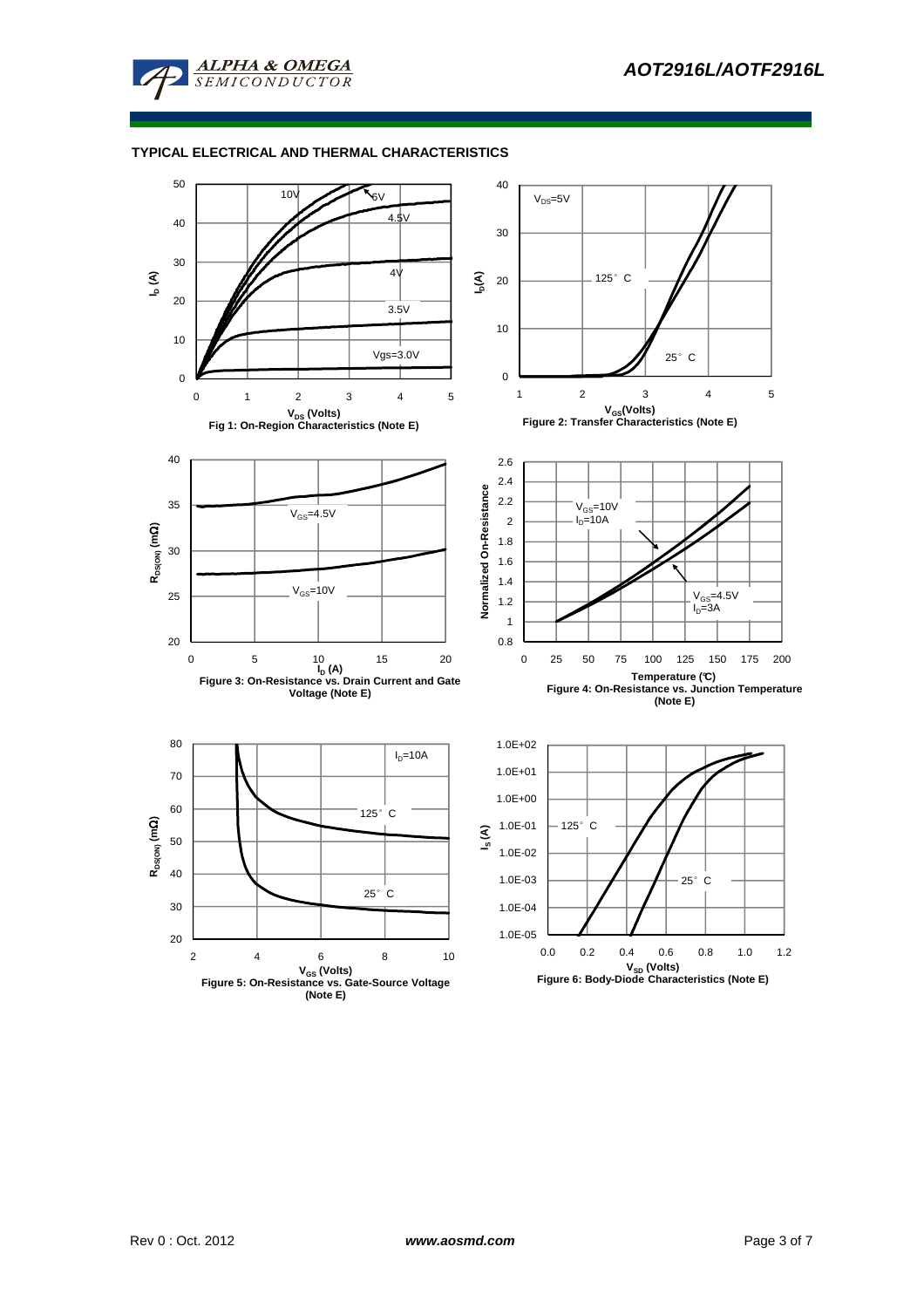



**Figure 11: Normalized Maximum Transient Thermal Impedance for AOT2916L (Note F)**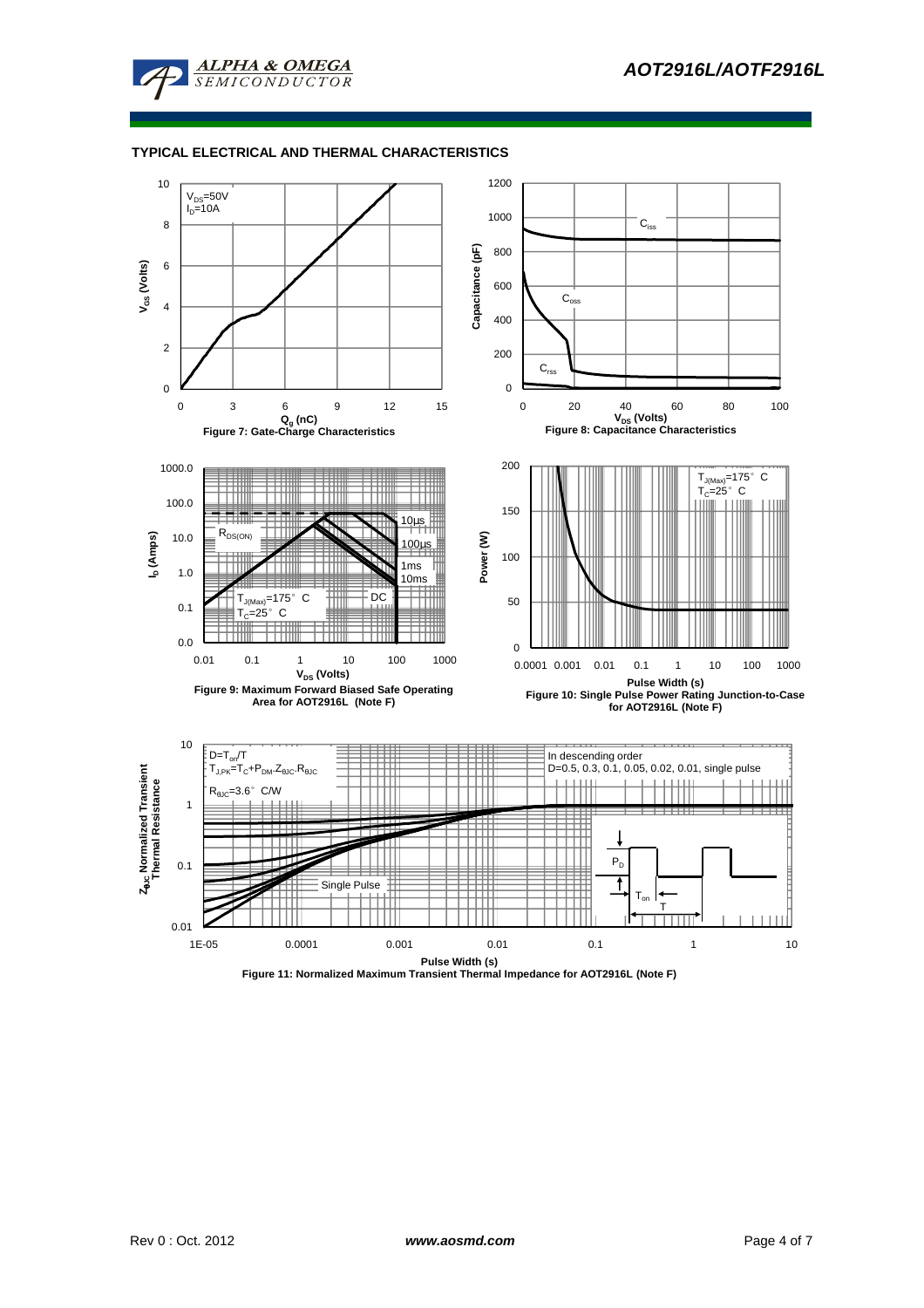

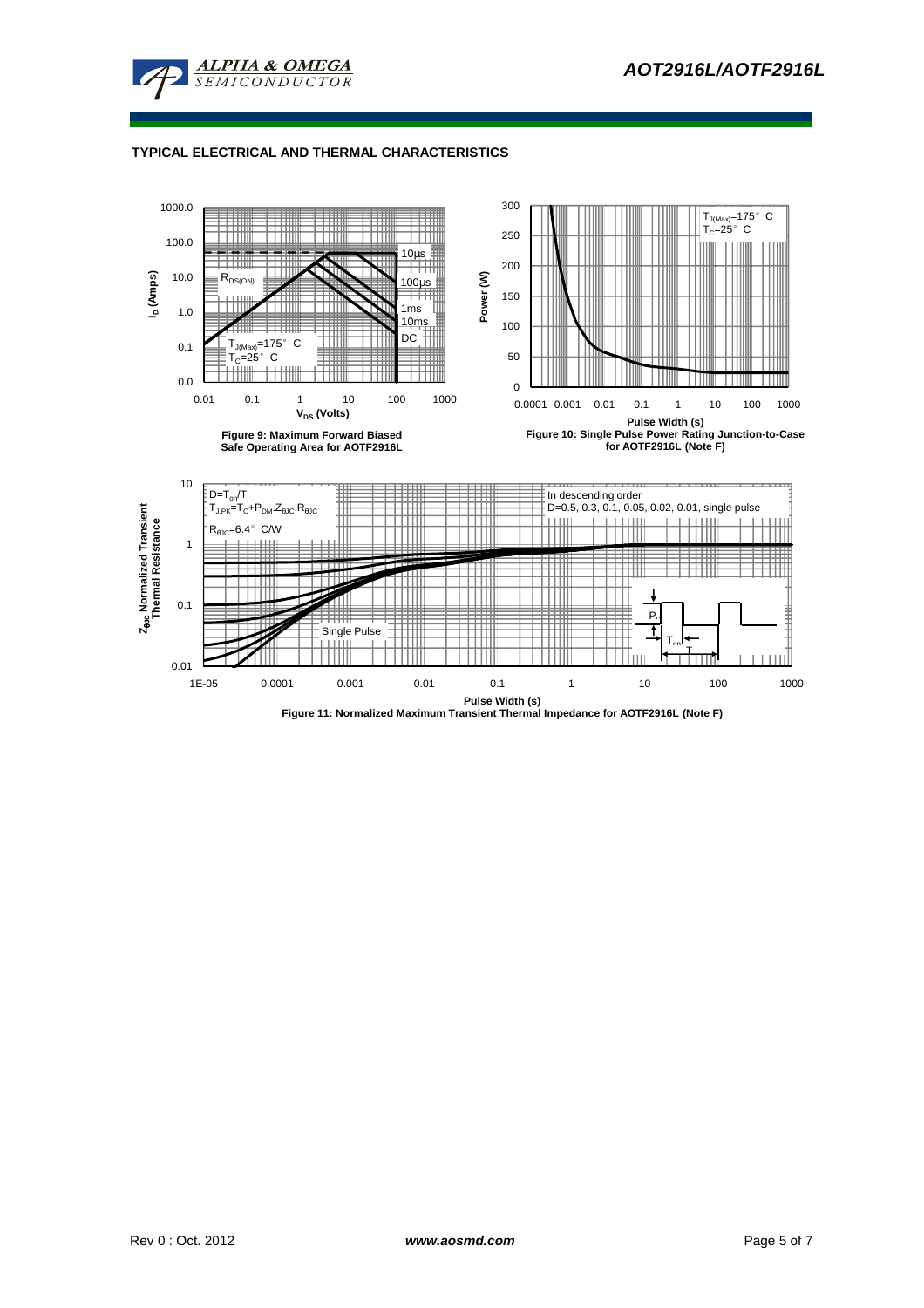